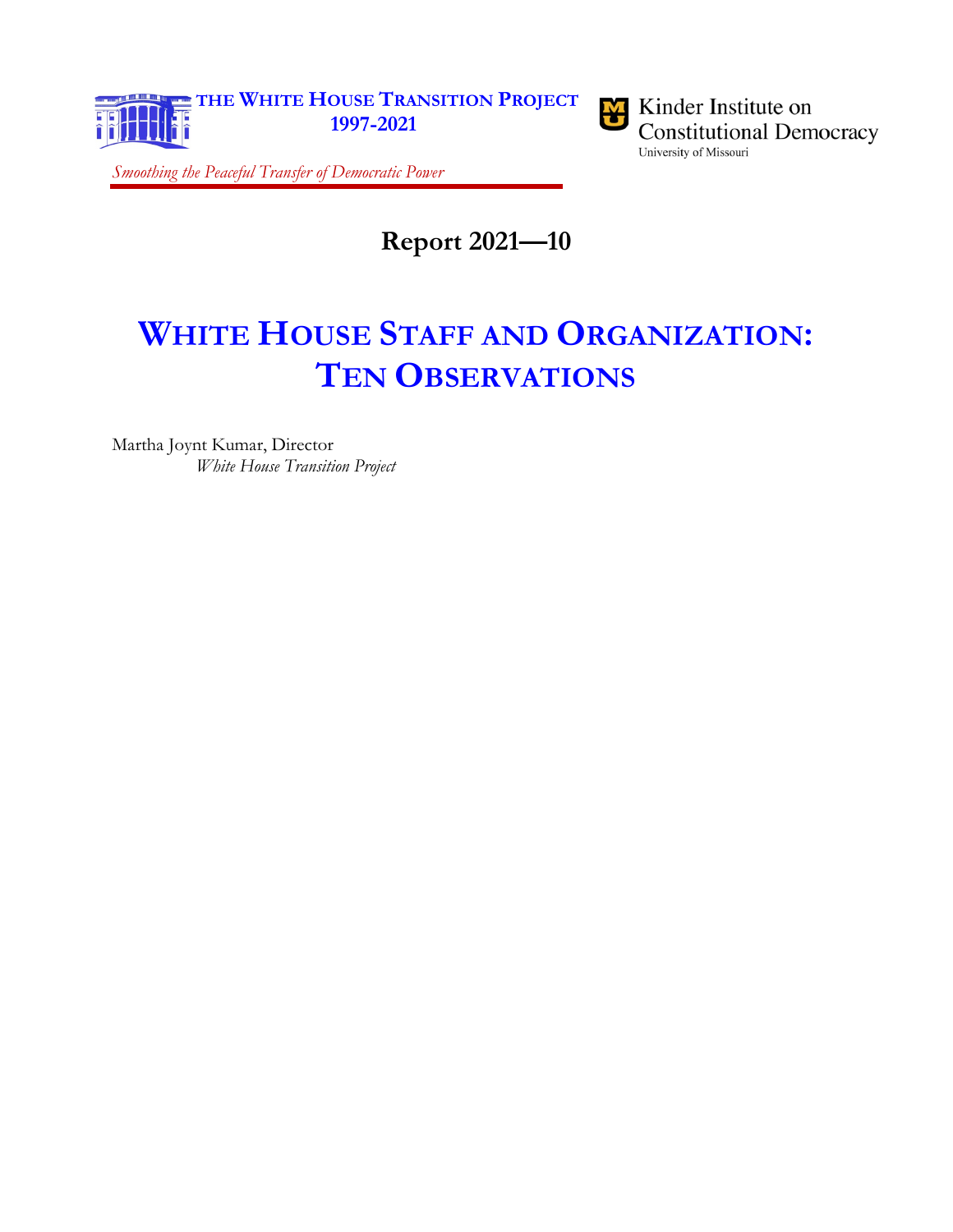### **WHO WE ARE** & **WHAT WE DO**

<span id="page-1-0"></span>**The White House Transition Project.** Begun in 1998, the White House Transition Project provides information about individual offices for staff coming into the White House to help streamline the process of transition from one administration to the next. A nonpartisan, nonprofit group, the WHTP brings together political science scholars who study the presidency and White House operations to write analytical pieces on relevant topics about presidential transitions, presidential appointments, and crisis management. Since its creation, it has participated in the 2001, 2005, 2009, 2013, 2017, and now the 2021. WHTP coordinates with government agencies and other non-profit groups, e.g., the US National Archives or the Partnership for Public Service. It also consults with foreign governments and organizations interested in improving governmental transitions, worldwide. See the project at [http://whitehousetransitionproject.org](http://whitehousetransitionproject.org/)

The White House Transition Project produces a number of materials, including:

- WHITE HOUSE OFFICE ESSAYS: Based on interviews with key personnel who have borne these unique responsibilities, including former White House Chiefs of Staff; Staff Secretaries; Counsels; Press Secretaries, etc. , WHTP produces briefing books for each of the critical White House offices. These briefs compile the best practices suggested by those who have carried out the duties of these office. With the permission of the interviewees, interviews are available on the National Archives website page dedicated to this project:
- **\*WHITE HOUSE ORGANIZATION CHARTS.** The charts cover administrations from Ronald Reagan to Barack Obama and help new White House staff understand what to expect when they arrive and how their offices changed over time or stayed the same.
- **\*TRANSITION ESSAYS.** These reports cover a number of topics suggested by White House staff, including analyses of the patterns of presidential appointments and the Senate confirmation process, White House and presidential working routine, and the patterns of presidential travel and crisis management. It also maintains ongoing reports on the patterns of interactions with reporters and the press in general as well as White House staffing.
- **\* \*INTERNATIONAL COMPONENT**. The WHTP consults with international governments and groups interested in transitions in their governments. In 2017 in conjunction with the Baker Institute, the WHTP hosted a conference with emerging Latin American leaders and in 2018 cosponsored a government transitions conference with the National Democratic Institute held in November 2018 in Montreal, Canada .

Earlier White House Transition Project funding has included grants from the Pew Charitable Trusts of Philadelphia, Pennsylvania and The Moody Foundation of Galveston, Texas.

**The Kinder Institute on Constitutional Democracy.** A central element of the University of Missouri's main campus in Columbia, Missouri, the Kinder Institute on Constitutional Democracy prepares students for lives of thoughtful and engaged citizenship by equipping them with knowledge of the ideas and events that have shaped our nation's history. [https://democracy.missouri.edu](https://democracy.missouri.edu/) .

© White House Transition Project 1997-2020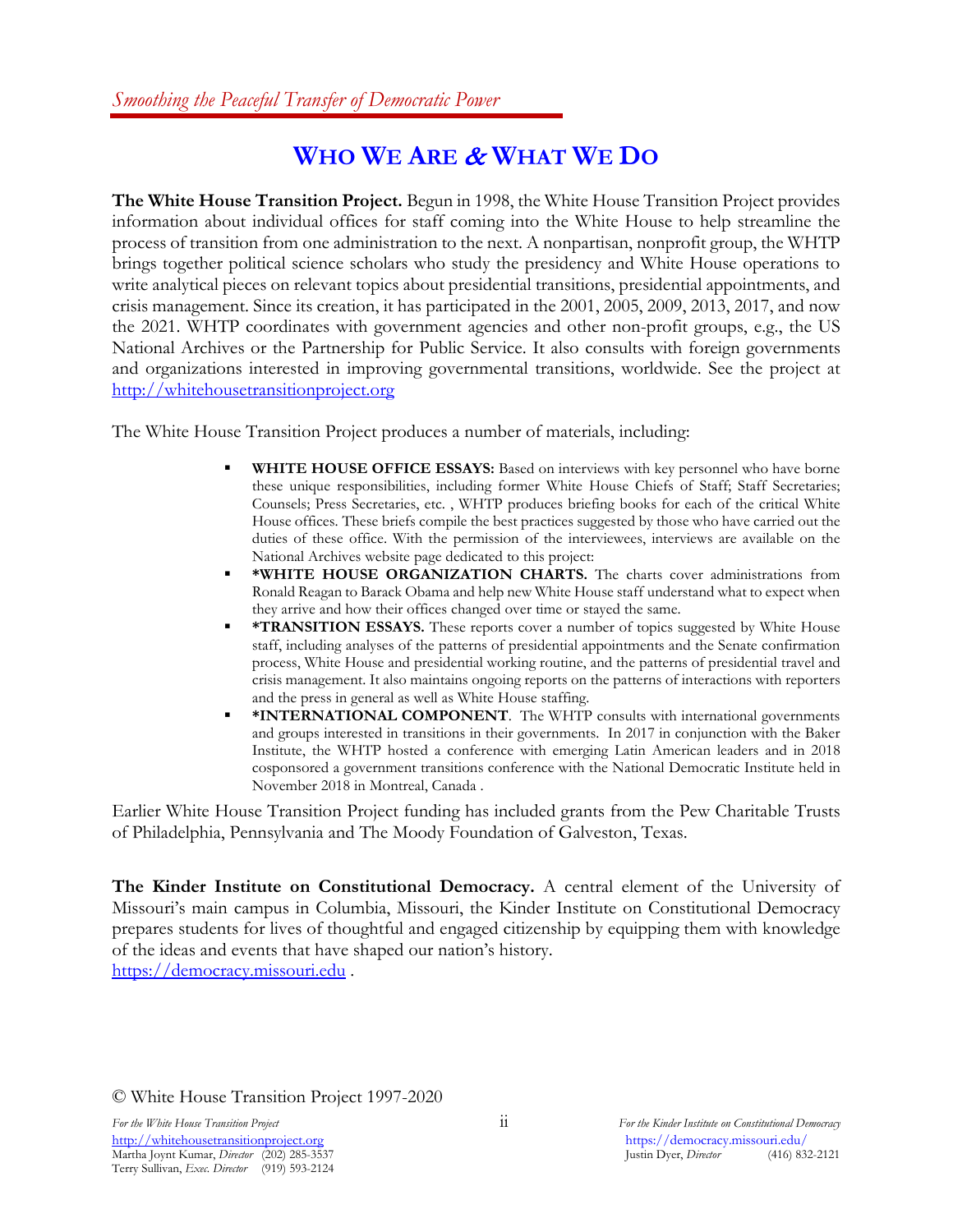# **TABLE OF CONTENTS**

| WHO WE ARE & WHAT WE DO | H.            |
|-------------------------|---------------|
| WHITE HOUSE STRUCTURE   | $\mathcal{E}$ |
| THE WHITE HOUSE STAFF   | 4             |
| THE PRESIDENT           | 5.            |
| <b>APPENDICES</b>       |               |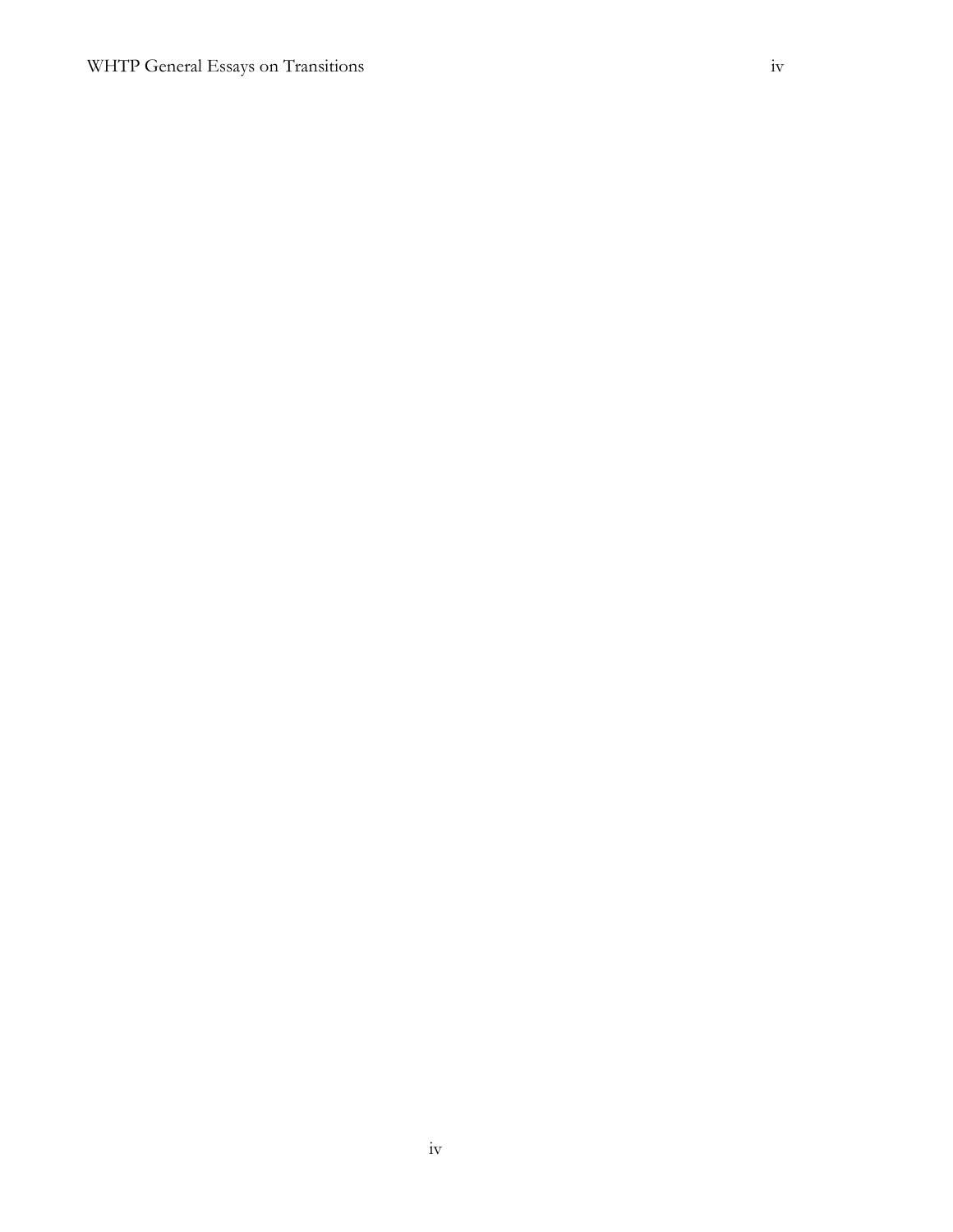

**Constitutional Democracy** University of Missouri

*Smoothing the Peaceful Transfer of Democratic Power*

**[Report 2021—10](#page-0-0)**

# **[WHITE HOUSE STAFF AND ORGANIZATION:](#page-0-0) [TEN OBSERVATIONS](#page-0-0)**

[Martha Joynt Kumar, Director](#page-0-1) *[White House Transition Project](#page-0-1)*

Governing from the White House has been a central feature of how recent chief executives launched their presidencies. Surrounding themselves with key aides who served the President as campaign and policy advisers, presidents brought their teams into the White House where they made many of their initial appointment and policy choices, developed and rolled out their strategic plans for their priorities, and established their leadership style. The White House is the wheelhouse when it comes to presidential decision-making. People, policy, politics, and publicity all come together in the White House as a President works to establish leadership and swiftly move an agenda. Departments and agency positions take time to fill and a President wants to proceed rapidly to take advantage of the good will that exists in the early days of an administration. In that effort besides a President's time, the second most valuable resource a President has is staff. The organization of White House staff offices as well as where and how a President distributes coveted top positions are key to understanding White House operations.

The importance of the distribution of staff to understanding a President is as true as for President Trump as it is for the White House structure found at the end of the Obama administration. In the second term of the Obama White House, you see a cluster of senior aides involved in policy, politics, and publicity. (See Appendix for Obama White House Staff Chart for 2016.) By controlling those three threads, Chief of Staff Denis McDonough could coordinate the President's policy initiatives with the process of assessing and advancing proposals as well as dealing with congressional, executive branch, and outside groups and people interested in the proposals. By contrast, the Trump White House began with a loosely structured White House organization favoring the campaign and family members important in his political rise to the presidency as well as a mixture of people with backgrounds working in the business world and at the Republican National Committee

(See Appendix for Trump White House Staff Chart as of July 27, 2017).

Until it became clear that the multiple staff divisions were slowing the development of the President's agenda, creating a wave of leaks to news organizations from one staff faction seeking to undermine others, all resulting in poor staff morale, and contributing to a drop in his poll numbers, President Trump was reluctant to adopt more than a modest degree of staff centralization. At the end of July, however, Trump brought in as Chief of Staff General John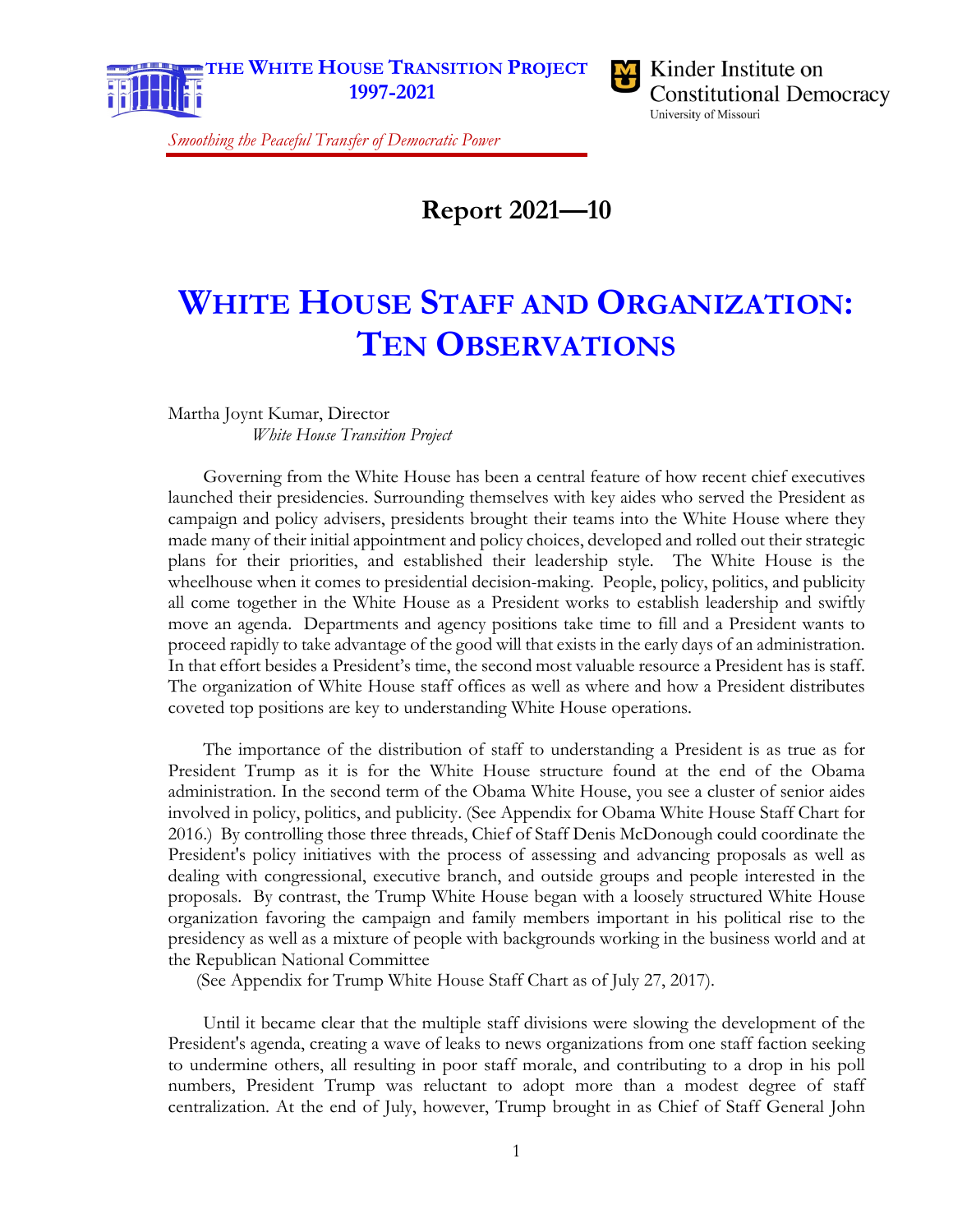Kelly, Secretary of Homeland Security, who knew the President and the rhythms of the current White House operations. He immediately set in place a hierarchical system where all staff were expected go through him before seeing the President. Since the new system is in an early stage, it is unclear how diligently the President will respect and the staff will observe the new system.

What follows are ten observations about White House staffing patterns, priorities, and effective practices over the course of several administrations. While not illustrative of all of these points, organization charts are helpful to understanding White House operations. The assembled dozen organization charts focus on the White House staff operations of Presidents Trump, Obama, George W. Bush, and Clinton with a sample of three each for those presidents and one each from earlier Presidents Carter, Reagan, and George H. W. Bush. [If reading this essay without all of the charts, go to: whitehousetransitionproject.org and look for a zip file on White House Staffing and Organization Charts by Administration].

Together, the charts demonstrate two aspects of White House organization.<sup>[1](#page-5-0)</sup> First, they illustrate what White House offices existed under the six presidents and, second, how those presidents assigned their limited number of commissioned staff, the highest ranking White House staff members. A President is limited by law and budget to 25 Assistants to the President, 25 Deputy Assistants to the President, and around 70 Special Assistants.[2](#page-5-1) How a President distributes staff among the offices reflects the chief executive's organizational choices and, by inference, decision-making structure. Staff organization tells us about who has access to a President and which offices are key to a President. Was there, for example, a strong Chief of Staff with political, communications, and policy planning units close-by as was the case with Leon Panetta in President Clinton's White House in 1994-1996, or, as in 1993-1994, the President's choice to have many top advisers report directly to him, not through the Chief of Staff? Such choices reflect important preferences about a President's decision-making process, a significant element in understanding White House operations.

<span id="page-5-0"></span><sup>&</sup>lt;sup>1</sup> The White House Transition Project developed the organization based on White House phone books. Where we could locate them, we used internal White House phone books as the most complete source of White House information. The Obama White House no longer has internal phone books and we found only some years for the earlier administrations. Alternately as our next in priority, we used National Journal's *Capital Source*, which published White House phone book information focusing on top and midlevel staff. *Capital Source* regularly published from 1985-2007. Information from President Obama's White House comes from the *Federal Yellow Book.* Sources for each of our organization charts are listed in the lower right hand corner of the individual charts. The organization charts are also available on our website: whitehousetransitionproject.org.

<span id="page-5-1"></span><sup>&</sup>lt;sup>2</sup> The relevant laws for White House staffing are: 3 USC 105. Assistance and services for the President. The numbers and salaries of Assistants are tied to the Office of Personnel Management's Executive Level compensation. Executive Level II limits Assistants to the President to 25. Executive Level III has a maximum of 25 as well. Executive Level IV controls for Special Assistants and others covering a significant span of salaries and skills.

Other laws relevant for White House staff hiring are: 3 USC 108. Assistance and services for the President for emergency needs; 3 USC 106. Assistance and services for the Vice President; 3 USC 107. Domestic Policy Staff and Office of Administration Personnel. 3 USC 3109 Employment of experts and consultants. The text of the statutory provisions can be found at: uscode.house.gov. The text of the statutory provisions is available at [uscode.house.gov.](http://uscode.house.gov/)

The USC sections are referenced in the annual budget request in the Budget Appendix and the annual appropriations act which includes the EOP appropriation, currently the Financial Services and General Government (FSGG) Appropriations Act. The FY2017 Appendix available at: [https://www.whitehouse.gov/omb/budget/Appendix.](https://www.whitehouse.gov/omb/budget/Appendix) The FY2017 text of the FSGG bill, as passed by the House, is available at [Congress.gov](http://congress.gov/) by placing HR 5485 in the search box and then reviewing the EOP section.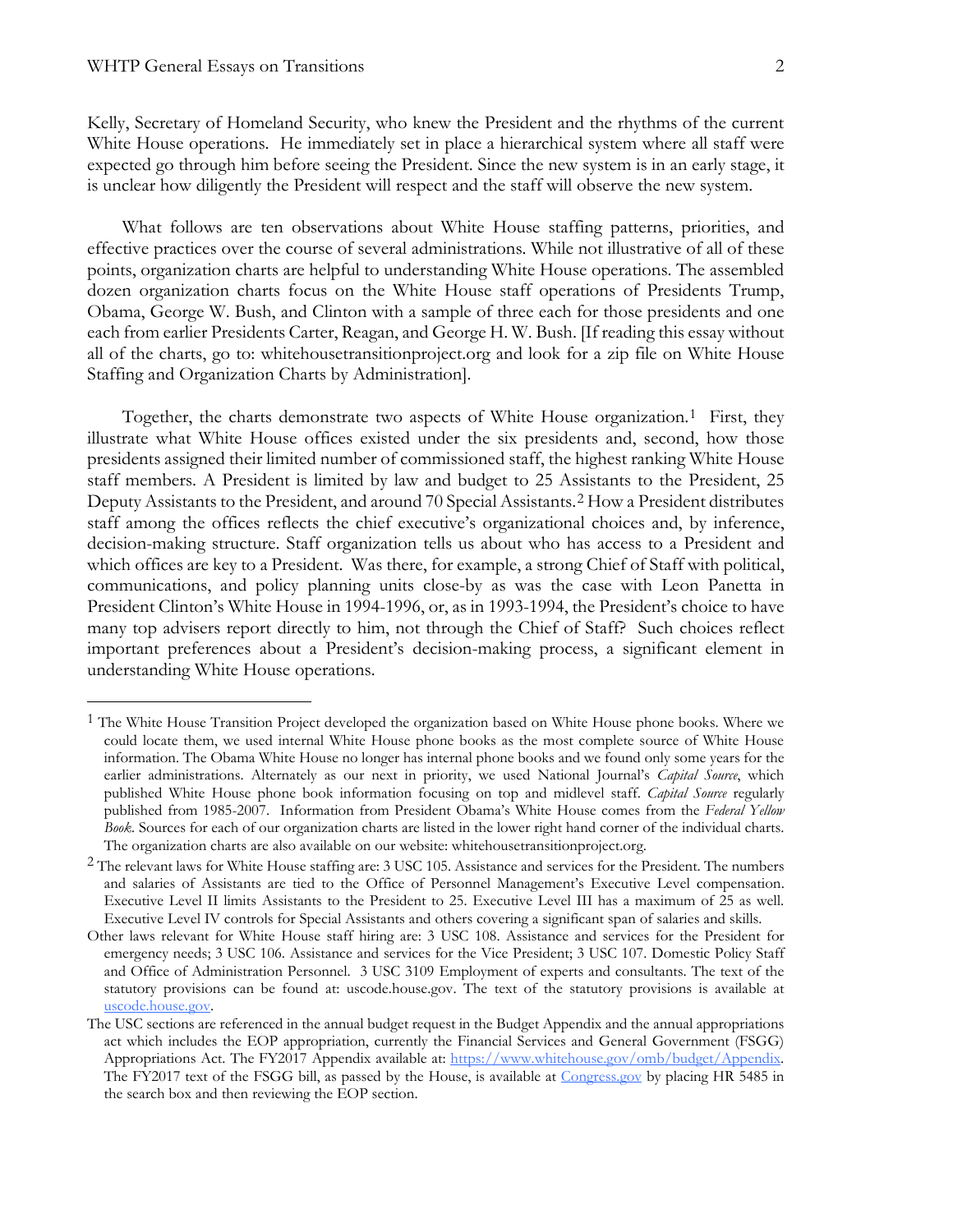#### **WHITE HOUSE STRUCTURE**

<span id="page-6-0"></span>1. White House staffing structures are more similar than they are different. Over the past fifty years, continuity characterizes White House operations. Offices develop constituencies and once established, it is difficult to eliminate them even though a President could legally get rid of every office and the career people who come with many of them. Experience demonstrates they do not do so because most have constituencies that outlast an administration. With a staff member first assigned in 1929 to deal with the press, for example, the Press Secretary is the longest continuing White House staff operation. That continuity reflects the mutual need of presidents and the press, a kind of dependence that exists with other offices as well.

While White House offices are rarely eliminated, their reporting structure and duties can change depending in part on the nature of their constituencies and shifting presidential needs. Offices with specific, enduring constituencies, such as Legislative Affairs, have had similar divisions, functions, and tasks across administrations. Political Affairs, Communications, and Intergovernmental Affairs have not had the same stability and have shifted back-and-forth from being independent offices to subunits within others.

2. Rather than restructure White House operations, most presidents choose to layer new offices on to the existing White House framework. The greatest opportunity to make changes in White House organization comes in the early days, but the president and his staff rarely make major alterations to what they found when they came in. With a full policy agenda and pressure for a quick start, management structure is not a priority. Instead new offices find homes in existing ones. In the Obama White House, for example, staff added Digital Strategies into a previously existing White House communications structure rather than rethinking the whole communications foundation.

President Trump kept the basic offices and then created a bevy of White House councils to deal with specific issues. The American Innovation Council, the White House National Trade Council, the National Infrastructure Council, the Strategic Development Group, the American Technology Council, and the President's Advisory Commission on Election Integrity, are new groups the President added to the White House structure. The President also added on consultants, such as Carl Icahn, Rudy Giulani, and Jason Greenblatt, who are not tied to specific White House offices.

- 3. The Vice President and the First Lady are now integrated into West Wing operations and have become important sources of support for the President. The dramatic recent increase in commissioned staff assigned to the Vice President and First Lady speaks to the growing importance of the two positions as support operations for a President. Both the Vice President and First Lady have become important resources for West Wing staff as they plan strategies to advance the President's policy goals. Vice President Pence quickly organized his office with reporting lines for an office structure that mirrors many of the West Wing office units. First Lady Melania Trump, however, who lived in New York for the first five months, was slow to organize her operation. At the six month mark, the office does not have the policy focus it had under Michelle Obama nor does it have the number of staff Obama had.
- 4. Prior to the Trump White House, there was a noticeable increase in top level staff with a recent concentration in the office of the Chief of Staff and, secondarily, a loss of top status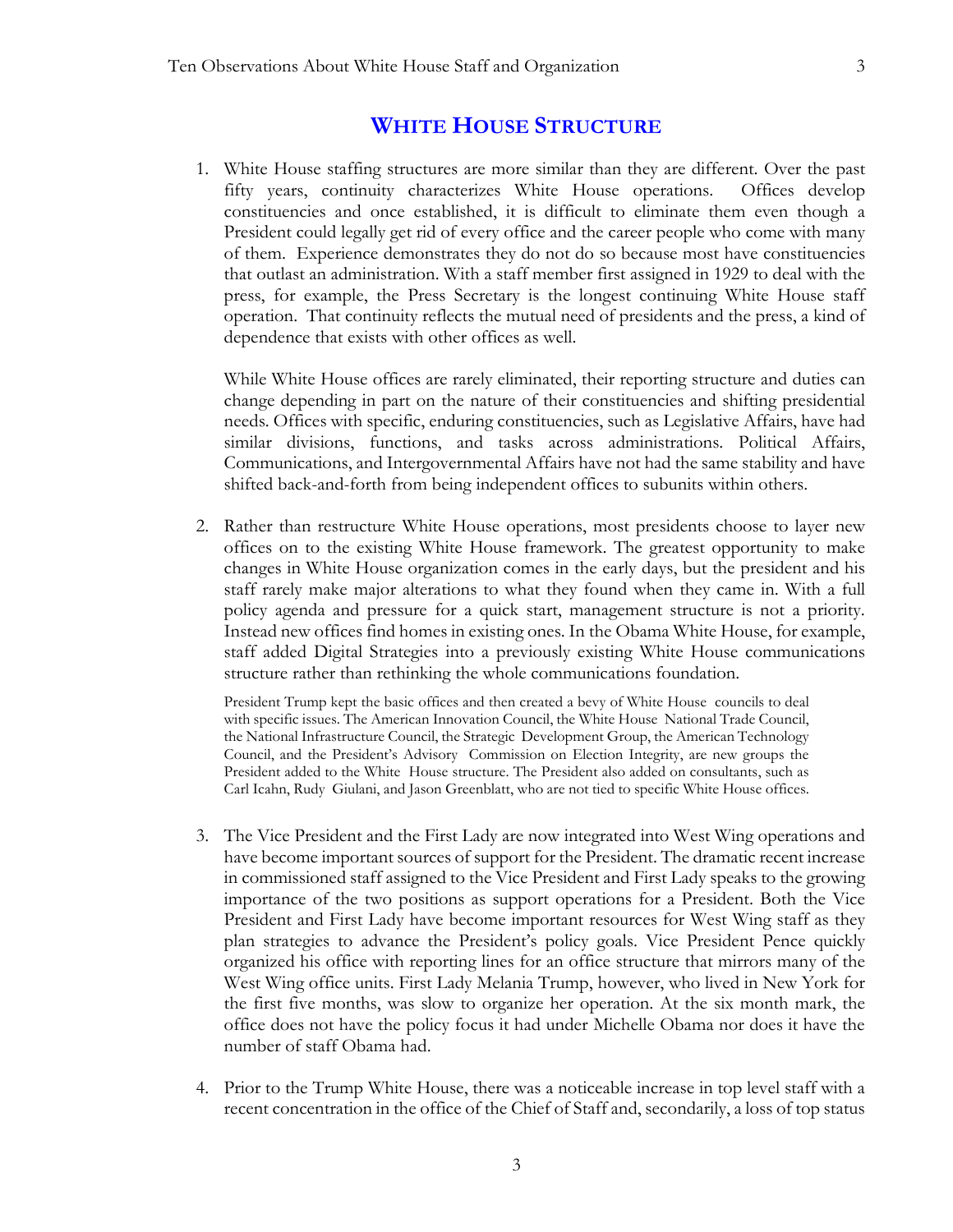for a few traditionally important offices. In the Carter and Reagan White Houses, there were respectively a maximum of 11 and 15 Assistants to the President. There are now a maximum of 25 filled at any one time with seven assigned in the last year of the Obama administration to the Office of Chief of Staff. Having more than a quarter of the Assistants to the President assigned to the Chief's office means that other offices lose senior staff. Intergovernmental Affairs, for example, was not a top-level office in the Obama years nor was the Staff Secretary for part of that administration. In the Trump White House, both posts are at the Assistant to the President level. Generally, administrations have found that both offices are important for the management of decision-making and implementing policy at the ground level. While in the latter Obama years top level positions were concentrated near and around the Chief of Staff's office, the same was not true in the first six months of the Trump White House. Under Chief of Staff Reince Priebus, there were many staff entry points to the Oval Office with President Trump encouraging people to come in and Priebus having little control over who had access to the President.

5. There are partisan differences in how a White House is organized, particularly in the first year. Republicans are more likely to set up their White House with a hierarchical structure with clear lines of reporting. Democrats come in with a more horizontal White House staffing structure. They tighten up their ship a year or so in. The contrast is clear in a comparison of the Clinton 1993 chart with several senior people reporting directly to him and the one in 1996 where the Chief of Staff had all reporting to him. With an interest in gathering information from wherever he could, President Clinton set up a system that reflected his interest in hearing from everyone. After a year and a half( of a system where many staff had walk in privileges, Clinton brought in Leon Panetta who as Chief of Staff established a more disciplined system. The Trump White House is an outlier in the Republican model in the administration's early months with a President who encouraged his senior and sometimes deputy level staff to come in to the Oval Office without enforced access rules.

#### **THE WHITE HOUSE STAFF**

<span id="page-7-0"></span>6. A well-functioning White House has three types of offices requiring staff with particular experiences and expertise: policy, process, external relationships. First, presidents need substantive policy experts in the areas of foreign, domestic, economic, and national security policy. Second, just as important are the process offices – Staff Secretary, Office of Management and Administration, Presidential Personnel – that work on staff structure, staffing positions, decision-making, and policy implementation. Management is central to achieving policy goals and that means having these offices as frontline operations staffed by people who have the appropriate knowledge and management experience. Third, several White House offices are based on relationships with institutions and individuals outside of the White House. Legislative Affairs, Public Liaison, Intergovernmental Affairs, and the Press Office are keys to a President's effectively using available resources, which most works most effectively when the staff have credentials that include experience on the Hill, in lobbying operations, and working with news organizations. While presidents may have a different balance of where they concentrate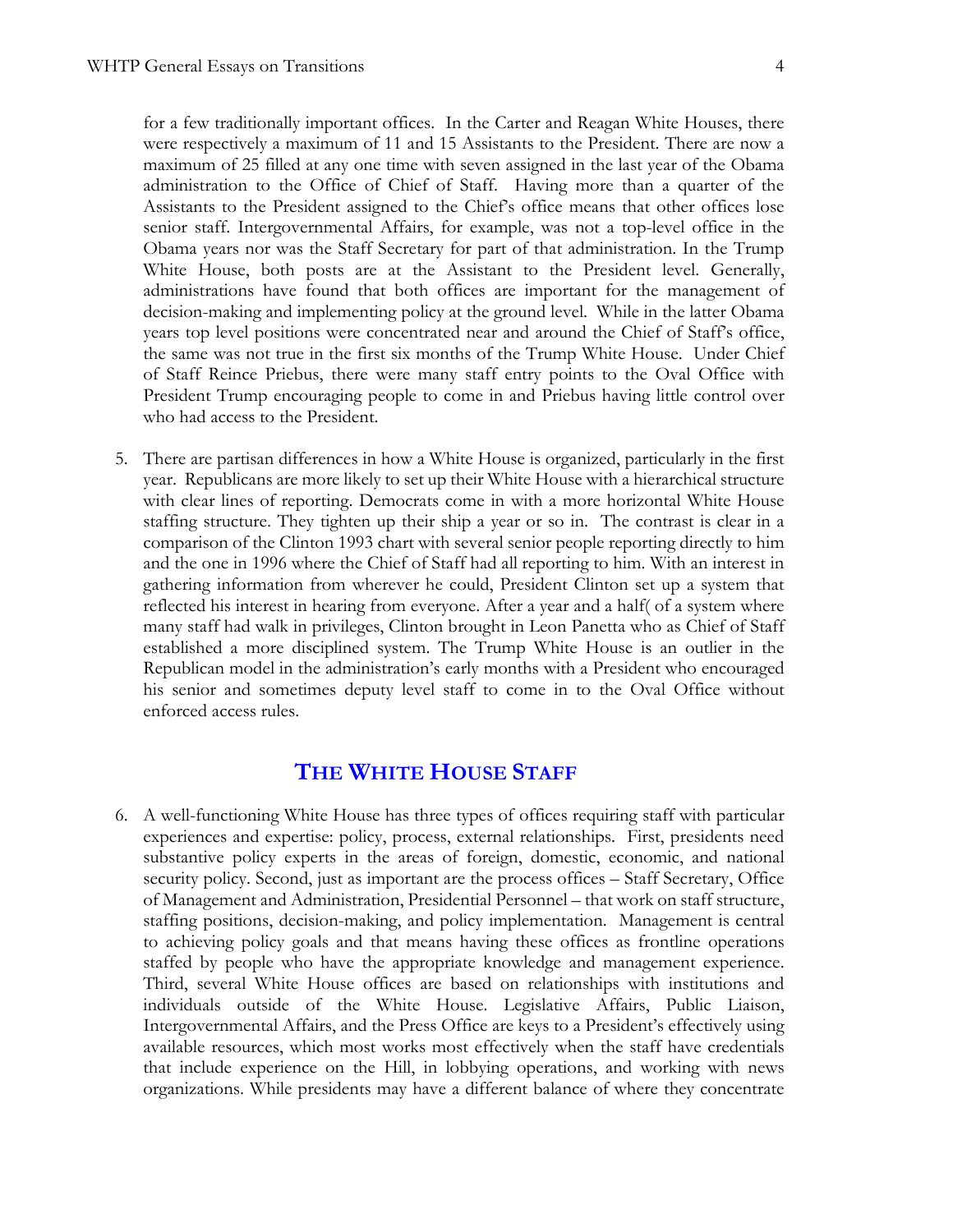their senior staff among these three types of offices, most often they learn the importance of each to the success of their policy and political goals.

- 7. How and where to place campaign aides represents a challenge to every President setting up a White House staffing system. It is a challenge because those who campaigned for the President want to be in the White House, yet campaigning and governing call for different types of experiences and skills. Governing requires an ability to form shifting coalitions and a knowledge through inside experience of how to do so. But both presidents and their senior campaign staffs build relationships of trust and loyalty, which they want to maintain by having most of the key campaign political and policy people coming into the White House following the election. As presidents build Washington connections, though, they gradually bring into the White House people with governing talents and experience.
- 8. The most effective systems are those that blend five types of knowledge. Those are knowledge of: the President, the campaign, the rhythms of a White House, substantive policy expertise, and the Washington community, including Congress, the press, interest groups. That balance gives a President a decision-making system that reflects his interests, one that has a memory of what the campaign goals were, one that reflects a sense of how White Houses have most often operated, one that contains the substantive knowledge presidents need to develop and follow up on their policy goals, and one that incorporates a sense of the Washington world a President needs to work in in order to meet his policy needs.

#### **THE PRESIDENT**

<span id="page-8-0"></span>9. White House staffs most often mirror the strengths of a President and rarely fill in for the person's weaknesses. Presidents emphasize what they like and what they know. Building off his emphasis on communications, President Reagan had one of the strongest White House publicity operations in the modern presidency. President George H. W. Bush, who was particularly interested in foreign policy, but not communications, put a particular emphasis on redesigning a National Security Council operation under National Security Advisor Brent Scowcroft. Most successor administrations used that model.

Equally important, the White House staff structure reflects what may be the weaknesses of presidents and the environment they are operating in. In the first six months of the Trump presidency, the White House staff structure captured the all-call nature of the President's Oval Office style. Trump enjoys having multiple people in his office and hearing from many voices. The result was an early White House structure with multiple senior aides reporting to the President without first going through the Chief of Staff. To a lesser extent, the same pattern of multiple people dealing directly with the President was true in the early Clinton administration. Soon he recognized the need to tighten access to the Oval Office and began developing a hierarchy that was complete when Leon Panetta came in as Chief of Staff.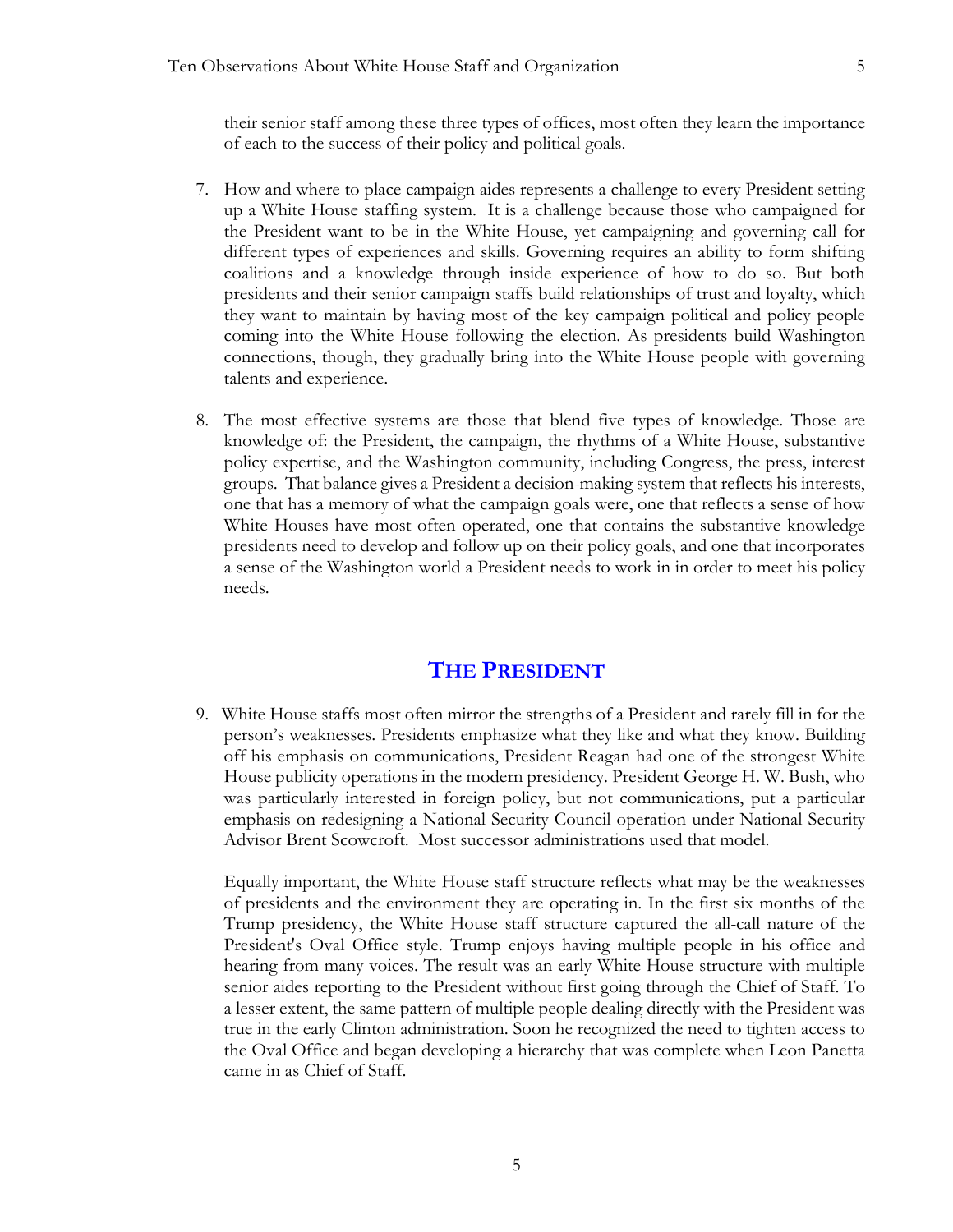Presidential words and actions can also upstage any well-laid organizational plans. Following the President Trump's tepid response to the death of a counter demonstrator and the wounding of others in an August demonstration countering a nationalist and Nazi rally in Charlottesville, Virginia, many business executives resigned from several of the councils, including the Trade and Manufacturing and the Strategic Development Group ones. As the numbers of executives resigning increased, the President disbanded those councils as well as one that was under construction, the National Infrastructure Council. Carl Icahn, who was acting as an unpaid consultant on regulatory reform also resigned his position. President Trump derailed his own organizational plans.

10. Presidents bring in with them the emphasis and the tools that got them to the White House. President Obama's mastery of digital strategies resulted in that campaign operation coming into the White House. In his reelection campaign, President George W. Bush had a strong rapid response operation, which he brought into the White House for his second term.

For President Trump, Twitter is an important aspect of how he communicates with his constituents. He used Twitter to establish a narrative for his campaign press coverage and, once he became President, he continued to tweet about his election victory, his critics, and his reaction to the cable television programs he watched in the morning. During a campaign with a set of attention-grabbing themes and operating with a slim budget, Donald Trump's tweets grabbed the attention of cable television news programs, so much so that there was little time to hear from his sixteen Republican competitors.

Once he got to the White House, the President continued his tweets, much to the consternation of many of his allies and to the delight of others. With a background and interest in television and publicity for himself and his ideas, Trump acted as his own communications director. His interest in developing and directing his communications worked during the campaign, but proved difficult for creating a consistent presidential narrative where the President and his staff had a coordinated message to deliver to the public. On several important occasions, such as in an interview with NBC's Lester Holt where the President discussed why he fired FBI director James Comey, the President contradicted what the Press Secretary and other senior aides had said. With many messages simultaneously coming out of the White House, a President who wants to direct his own communications, and the lowest presidential poll numbers in history for a President at the sixmonth mark (37% job approval in the Gallup poll), the Office of Communications has been under particular pressure. The administration has found it difficult to identify and then keep a Director of the Office of Communications. The position has had six announced directors: Jason Miller, Sean Spicer (twice), Michael Dubke, Anthony Scaramucci, and, on an interim basis, Hope Hicks, the current strategic communications assistant. Only Spicer and Dubke lasted more than two weeks in the position.

Staff turnover in a family-run business is easy to control compared to the task of assembling and maintaining a governing staff where power is divided between branches of government and where you have over two million civilian employees looking for presidential leadership. Trump's White House staff has divisions that have slowed the information and decision-making processes that go well beyond the communications area. Under President Trump, the top layer of White House staff has been uncharacteristicallyvolatile with the senior positions in a fairly constant state of flux. There are approximately 25 people who hold the commissioned title of Assistant to the President and work at the highest salary level. In the Trump White House, there are a very sizeable number who either did not come into administration after being announced or who were fired or quit. Among those at the highest salary level who left the administration are: Chief of Staff Reince Priebus, Deputy Chief of Staff Katie Walsh, National Security Advisor Michael Flynn, Deputy National Security Advisor K. T. McFarland, Chief Strategist Steve Bannon, Press Secretary Sean Spicer, Anthony Scaramucci who was first announced as the Assistant to the President for Public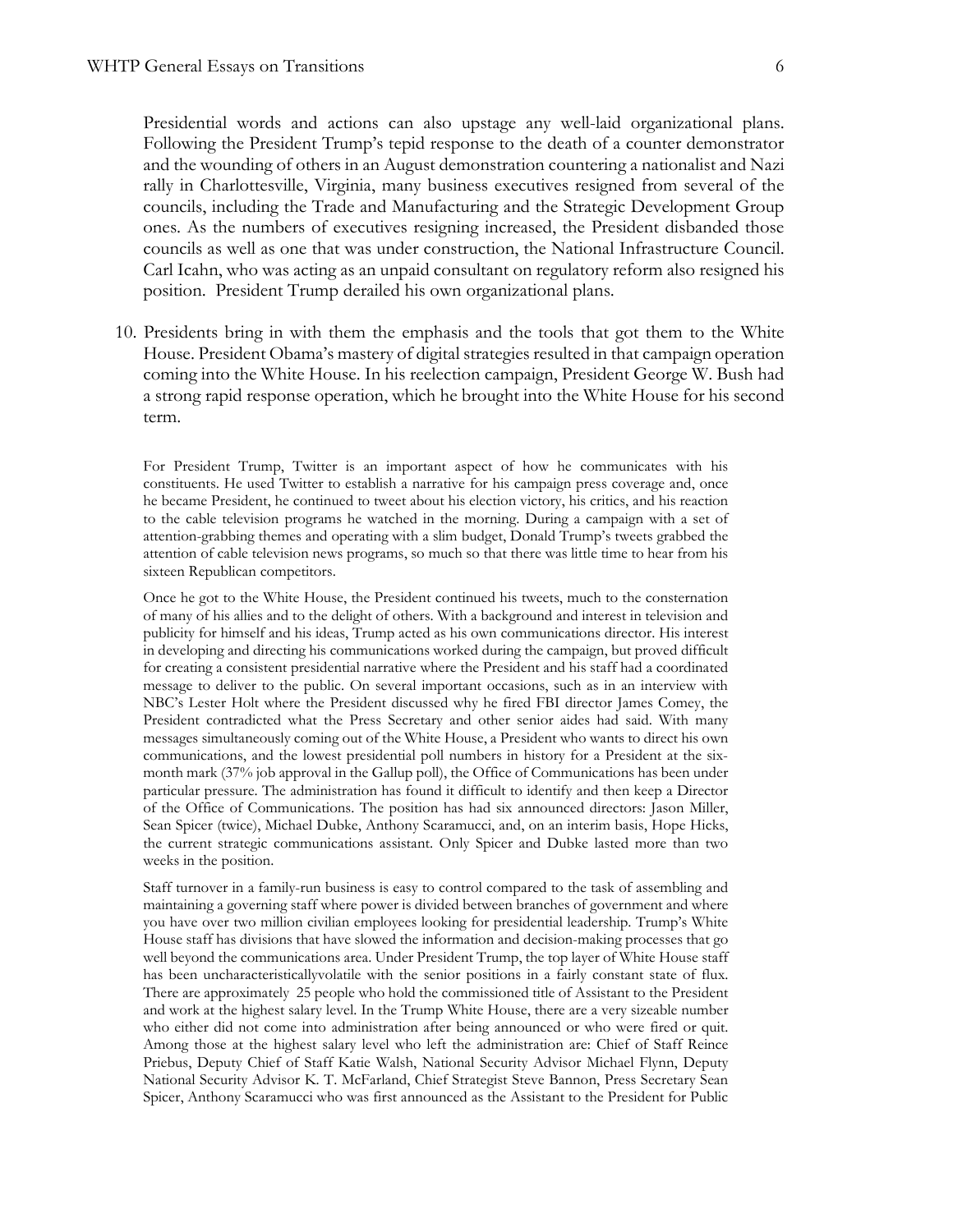Liaison and Intergovernmental Affairs, but did not get that job. While Scaramucci did come into the White House, his tenure was brief. The Assistant to the President for Public Liaison, George Sifakis, left the White House in August. Josh Pitcock who served as Assistant to the President and Chief of Staff to the Vice President was replaced in July by Republican strategist Nick Ayres. Other commissioned officers at the Deputy Assistant and Special Assistants to the President levels left as well with several in the NSC exiting following a change in the National Security Advisor, but others leaving, among other reasons, for failed background checks, and being viewed as a person leaking information to reporters.

White House staff are critical to the success a President has and, at the same time, reflect his strengths and weaknesses. The challenge for a President is to assemble a staff that will serve his policy and political interests as well as fill in for his weaknesses. Once he has that staff in place, it is important to establish order, have a clear direction on initiatives and priorities, and then have an effective coordination system between the President, White House officials, and the other power centers in Washington, including the congressional leadership, party members, and the bureaucracy. Not an easy recipe to follow.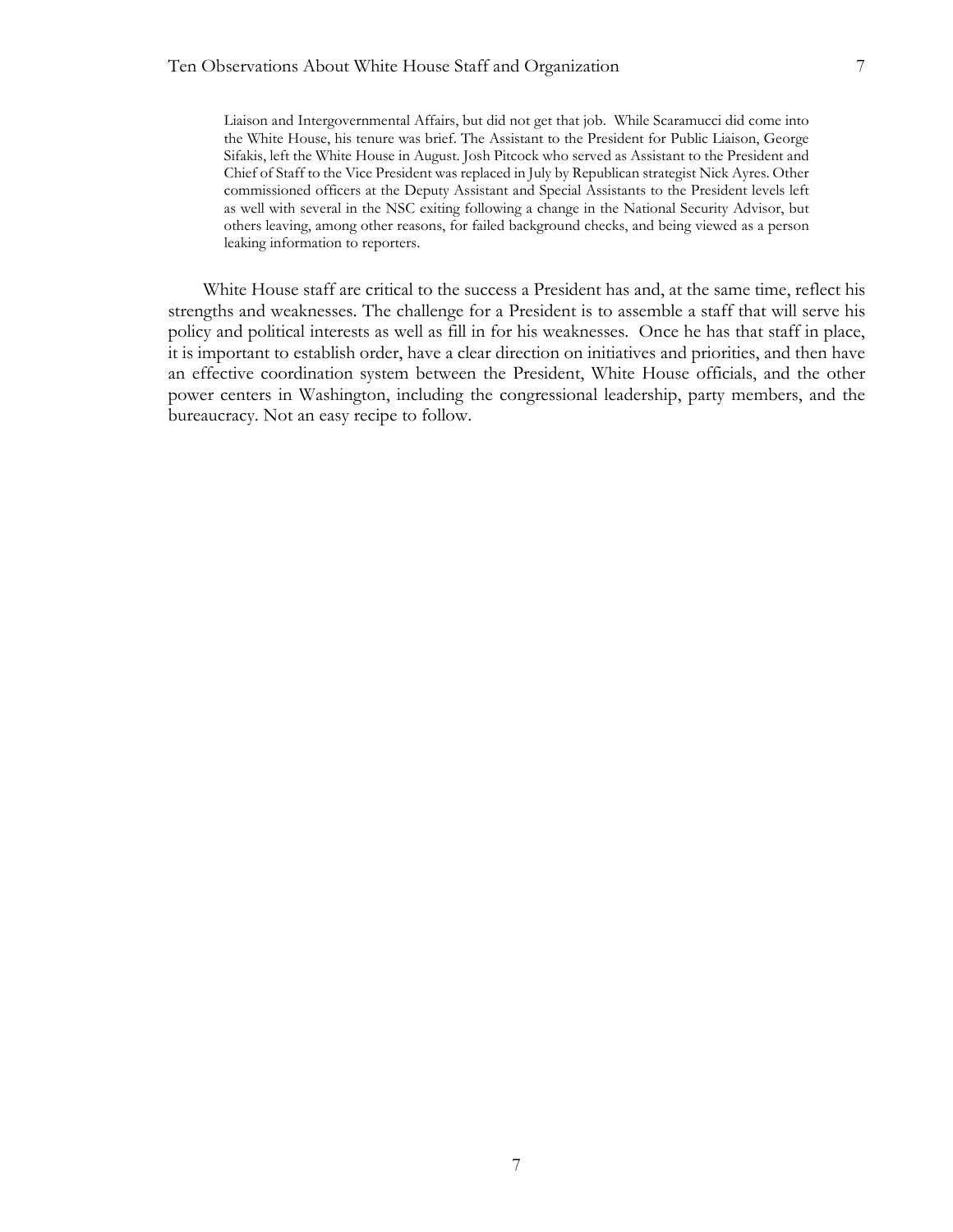#### *CONTACT INFORMATION*

Martha Joynt Kumar Director, White House Transition Project whitehousetransitionproject.org 202-285-3537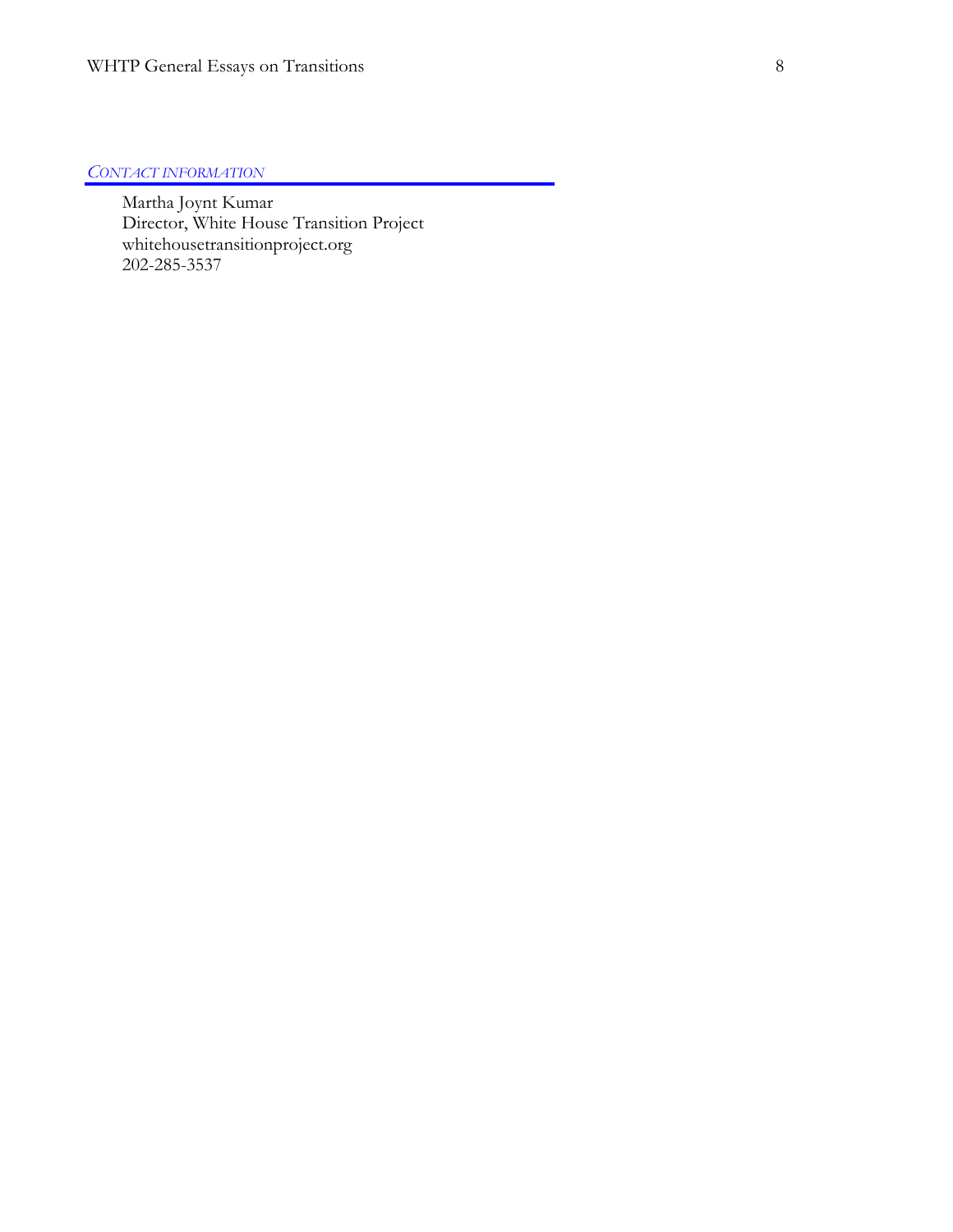<span id="page-12-0"></span>**APPENDICES**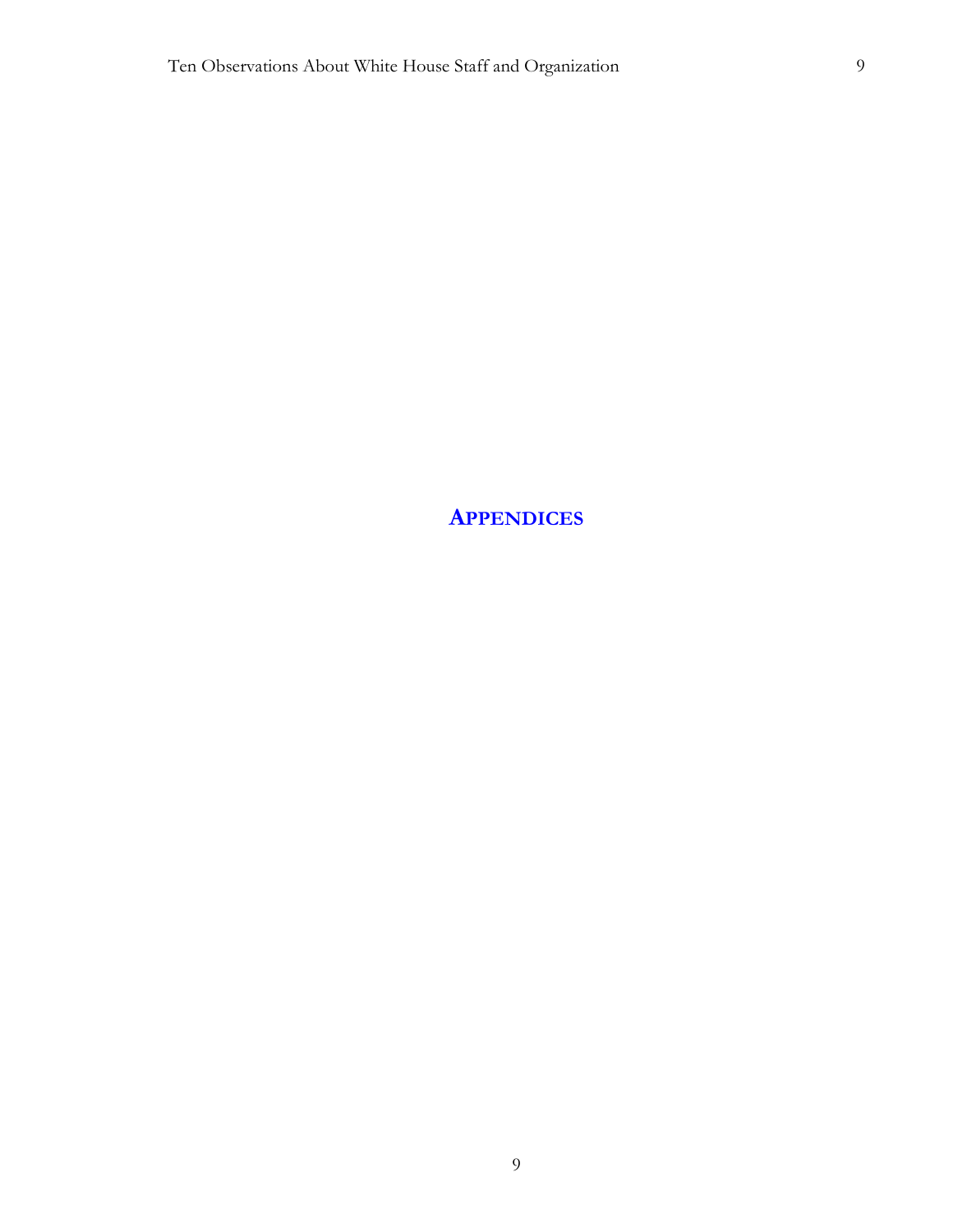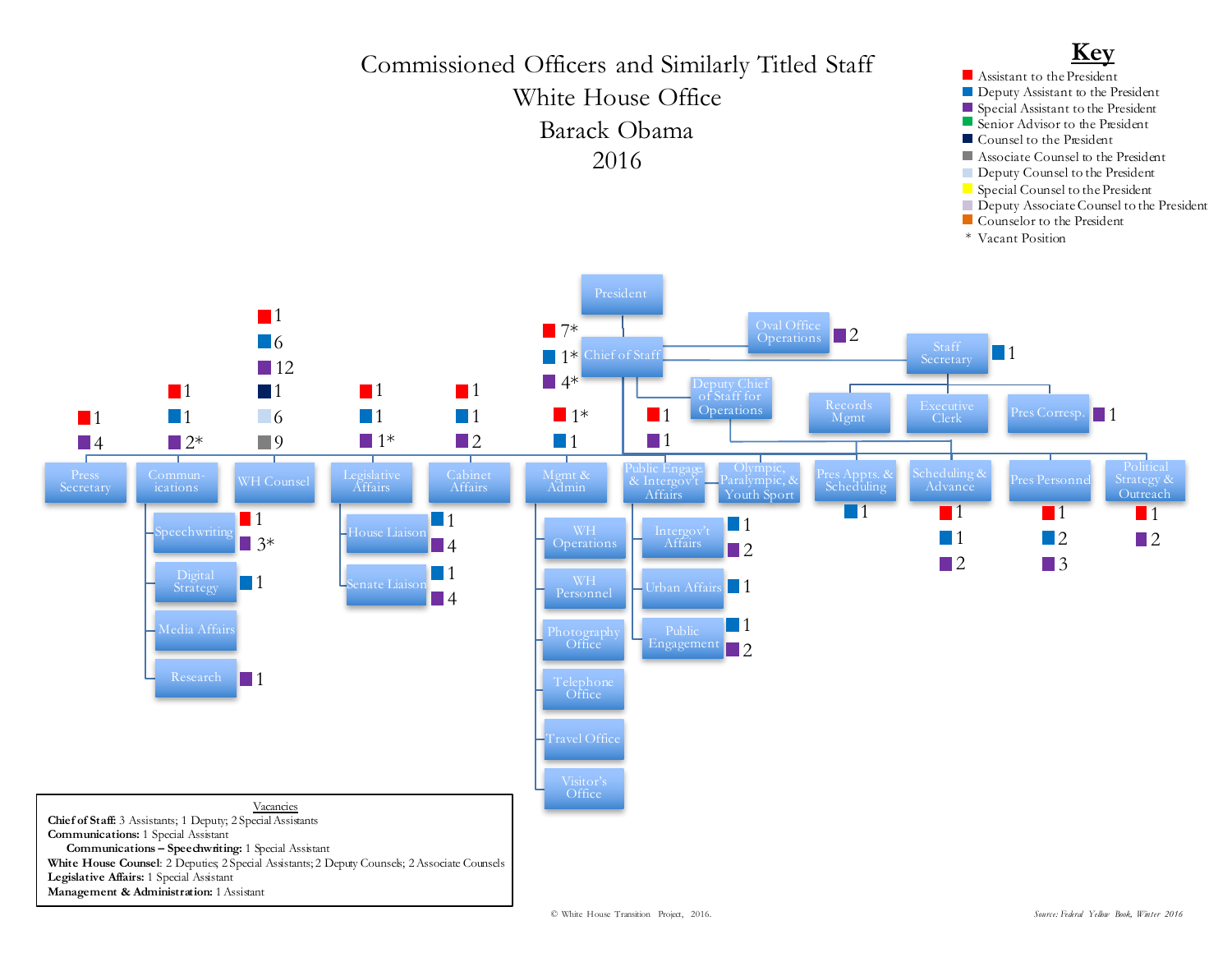